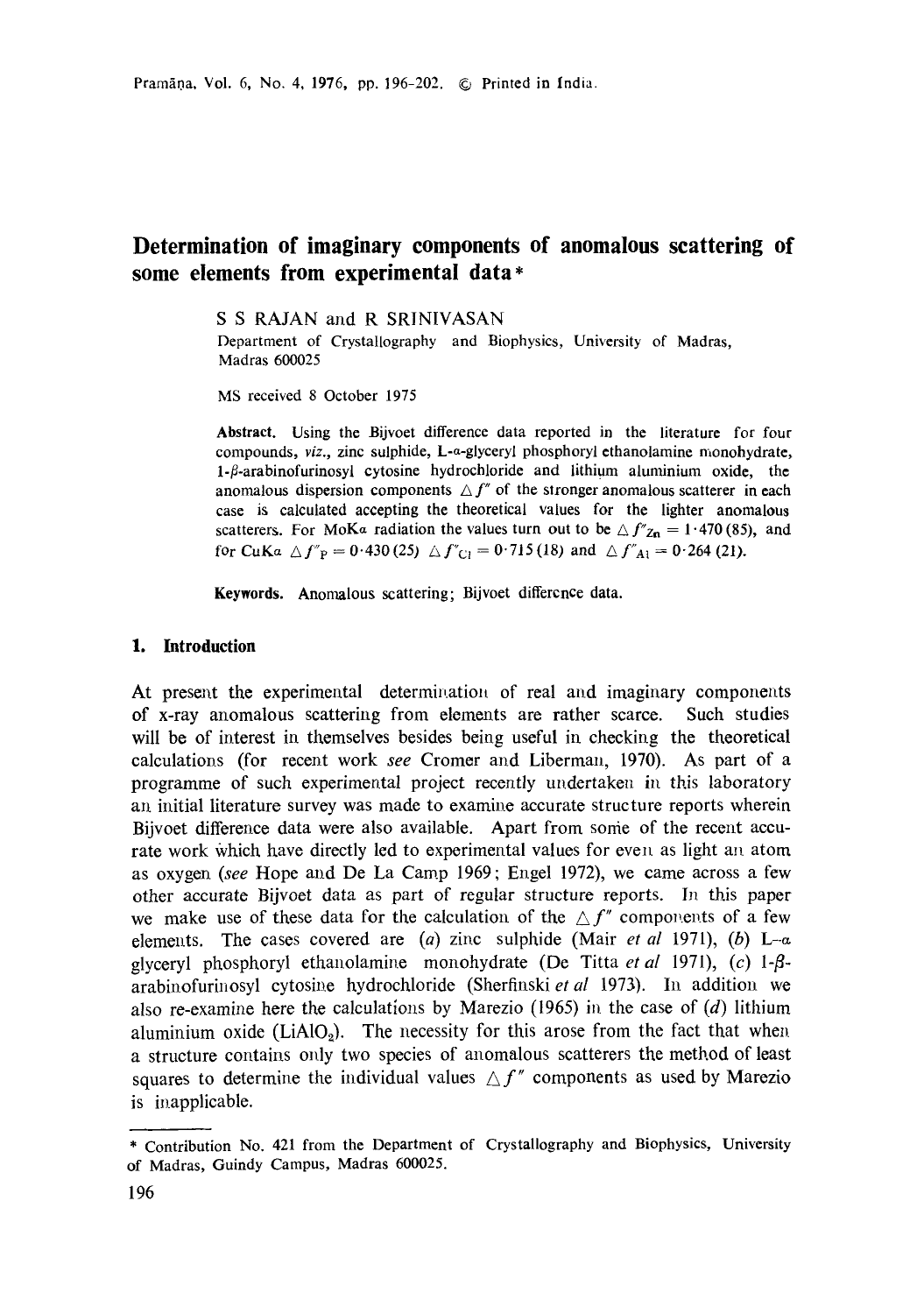## **2. Method employed**

It is well known (Zachariasen 1965) that experimentally determined Bijvoet ratio  $X = \bigtriangleup I/_{2}^{1}(I(H) + I(\bar{H}))$  or the Bijvoet difference  $\bigtriangleup I = I(H) - I[\bar{H}]$  could lead in principle, to only the relative values of the imaginary components for  $n-1$ species with respect to the *n*th one. The Bijvoet ratio  $(X)$  is given by the Zachariasen formula (1965) which in the notation of Srinivasan (1972) takes the form

$$
X = \frac{4}{\prod F'_{\mathbf{r}}|^2 + |F''_{\mathbf{r}}|^2} \sum_{i > j} |F'_{\mathbf{r}_i}| |F'_{\mathbf{r}_j}| (k''_i - k'') \sin (a_{\mathbf{r}_j} - a_{\mathbf{r}_i}) \quad (1)
$$

where  $|F'_{\gamma}|$  and  $|F'_{\gamma}|$  are structure factors corresponding to f' and  $\Delta f''$  respectively,  $f' = f_0 + \Delta f'$ ,  $k'' = \Delta f''/f'$ ;  $|F'_{\rm F}|$  is the structure factor component of the *i*-th species which includes the real part of the anomalous scattering and  $a<sub>p</sub>$  is the phase of  $|F'_n|$ . For the two-species case the above equation reduces to

$$
X = \frac{4}{\left[\left|F'_{\mathbf{R}}\right|^2 + |F''_{\mathbf{P}}|^2\right]} \left\{ \left(BA_1 - AB_1\right)k_1'' + \left(BA_2 - AB_2\right)k_2'' \right\} \tag{2}
$$

where  $A=A_1+A_2$  and  $B=B_1+B_2$ ,  $A_i$ 's and  $B_i$ 's being real and imaginary parts of the structure factors of the  $i$ -th species. Eq. (2) further reduces to

$$
X = \frac{4 (B_2 A_1 - A_2 B_1)}{[\vert F'_{\mathbf{w}} \vert^2 + \vert F''_{\mathbf{r}} \vert^2]} (k_1'' - k_2'')
$$
 (3)

which can be recast in the form

$$
X = \frac{4 (B_2 A_1 - A_2 B_1)}{[\|F'\|]^2 + \|F''\|^{2}][f_1]} (\triangle f''_{1:2})
$$
\n(4 a)

where  $\Delta f''_{1:2}$  is the effective value of  $\Delta f''_1$  relative to species 2 given by

$$
\triangle f''_{1:2} = \triangle f_1'' - \left(\frac{f_1'}{f_2'}\right) \triangle f_2''
$$
\n(4 b)

We shall be mostly interested in the use of the formula  $(4 a)$  above for the two-species case. Even if the structure contains more than two species, invariably one has a relatively strong anomalous scatterer and the rest may be grouped into a single average 'light anomalus scatterers.' Thus while eq. (3) is exactly applicable to ZnS and equally well for LiAlO<sub>2</sub> ( $\triangle f''$  of Lithium is negligible), in the case of compounds (b) and (c) phosphorous and chlorine act as strong anomalous scatterers (species 1 in eq. (4)) with light atoms carbon, nitrogen and oxygen lumped into one group of 'light anomalous scatterers' which correspond to species (2) in  $(4 \, a)$  above.

Equation  $(4 b)$  now gets replaced by

$$
\triangle f''_{\mathbf{H}:\mathbf{L}} = \triangle f''_{\mathbf{H}} - \left\langle \frac{f'_{\mathbf{H}}}{\overline{f}'_{\mathbf{L}}} \right\rangle \langle \triangle f''_{\mathbf{L}} \rangle \tag{5}
$$

where  $f''_L$  and  $\langle \Delta f''_L \rangle$  are average values over the different species of light atoms properly weighted based on their relative proportions.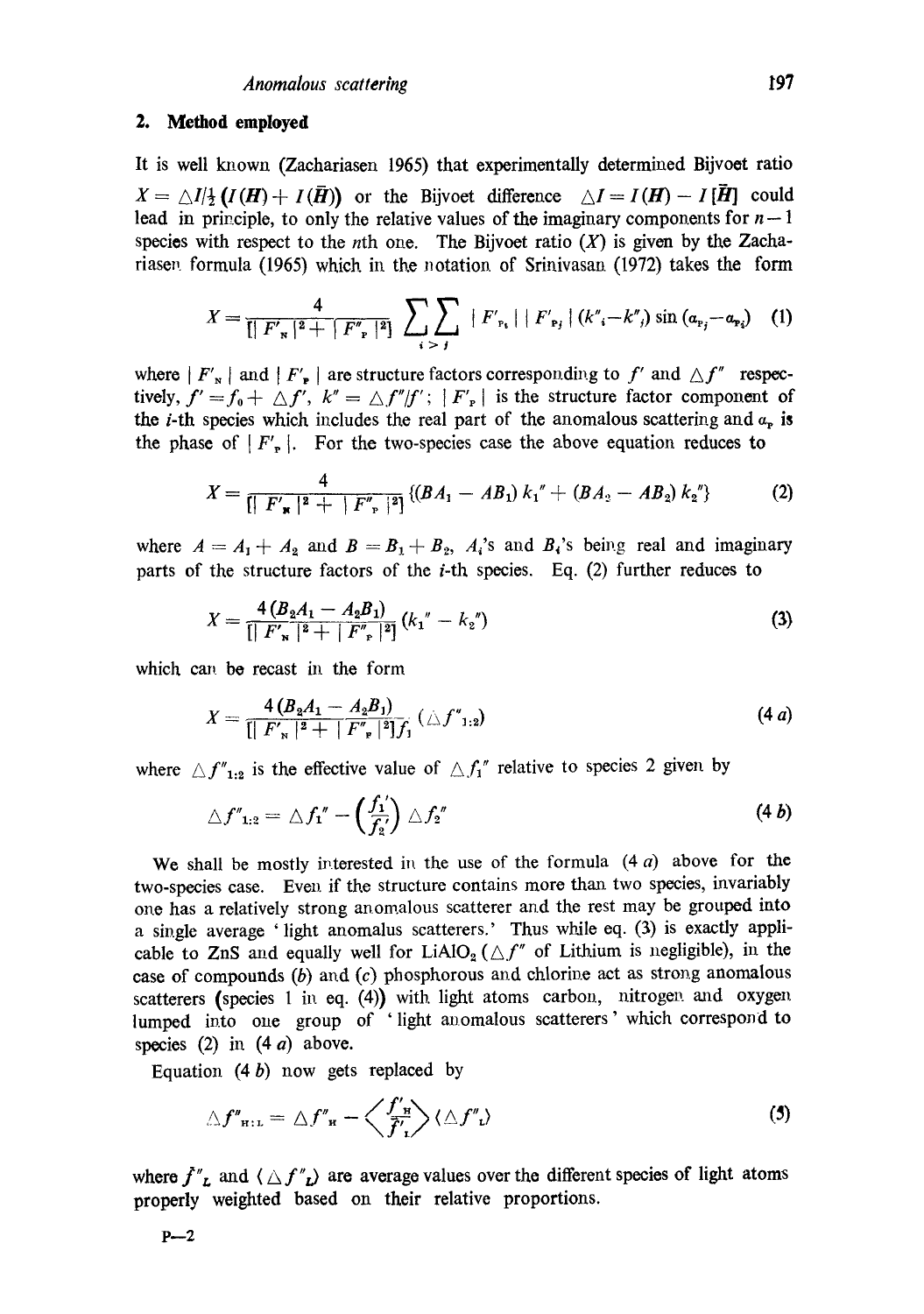In certain cases it is possible to determine the individual values of  $\Delta f''$  from the effective values using the empirical relation such as (Zachariasen 1965; Engel 1972).

$$
\left(\frac{\triangle f_1''}{\triangle f_2''}\right) = \left(\frac{\lambda_2}{\lambda_1}\right)^{n-1} \tag{6}
$$

with an appropriate assumption of the value of  $n$ . This was used by Zachariasen (1965) in the ease of quartz. However, as has been pointed out by Engel (1972) the above is only an approximation which is reasonably valid only if the species invoved are close in atomic number and also when the atoms are not heavy, since in the latter case contribution from other shells  $L$ ,  $M$ , etc. are not negligible.

Although the formulae discussed above enable us to calculate  $\Delta f''$  values from Bijvoet data at present two slightly different approaches are being adopted. In the first one, a large amount of data are used with appropriate weighting based on errors in estimated intensities, errors in atomic coordinates, etc. (Hall and Maslen 1966). In this case one may also use an appropriate cut off in the Bijvoet ratios and use those values of X, greater than say  $5\%$  or  $10\%$ . In the other method a smaller number of reflections with high accuracy in intensity measurement (repeated measurement for a few reflections) is used without any weighting scheme (Engel 1972). The following is the weighting scheme of Hall and Maslen (1966)\* used in the four cases above. The weights attached to each reflection is inversely proportional to  $\sigma^2(\triangle f'')$  where

$$
\sigma^{2}(\triangle f^{\prime}) = (\triangle F^{2})^{2} \left\{ \frac{(A_{1}^{2} + B_{1}^{2}) \sigma^{2} (A_{2}) + (A_{2}^{2} + B_{2}^{2}) \sigma^{2} (A_{1})}{256 (A_{1}B_{2} - B_{1}A_{2})^{4}} + \frac{\sigma^{2} (|F|^{2})}{8 (A_{1}B_{2} - B_{1}A_{2})^{2}} \right\}
$$
(7)

where  $\sigma^2(A) = (\pi^2 N/3)^{\frac{1}{2}} f \overline{\sigma(r)}/d$  where N is the number of atoms in the unit cell;  $\sigma(r) = \sqrt{\sigma^2(x) + \sigma^2(y) + \sigma^2(z)}, \sigma(x), \sigma(y)$  and  $\sigma(z)$  are the errors in atomic coordinates.  $\sigma^2$  ( $|F|^2$ ) = 2 |  $F|^2 \sigma$  ( $|F|$ ) where  $\sigma$  ( $|F|$ ) is taken as the **R-factor** involving amplitude  $R(|F|)$ . The standard deviation is given by  $\overline{\sigma(\triangle f')}/n$  where *n* is the total number of reflections.

Strictly in the above weighting scheme species 1 should be the anomalous scatterer and species 2, non-anomalous scatterer; however, the above weighting scheme could still be used for our purpose with the understanding that  $\Delta f''$  is replaced by the effective value  $\Delta f''_{1,2}$ .

In all the cases  $a-d$ , the above weighting scheme is adopted with all the relevant quantities being taken from respective structures. It may, however, be noted that in the case of ZaS since the atoms are in fixed special position the weighting becomes a function of errors in intensities alone.

**<sup>\*</sup> As has been pointed out by Engel (1972) in the calculation of Hall and Maslen (1965)**  using the above weighting scheme, it is the effective value of  $\Delta f''$  for iodine relative to light atoms that gets determined, *i.e.*,  $\Delta f''_{x \cdot y}$ .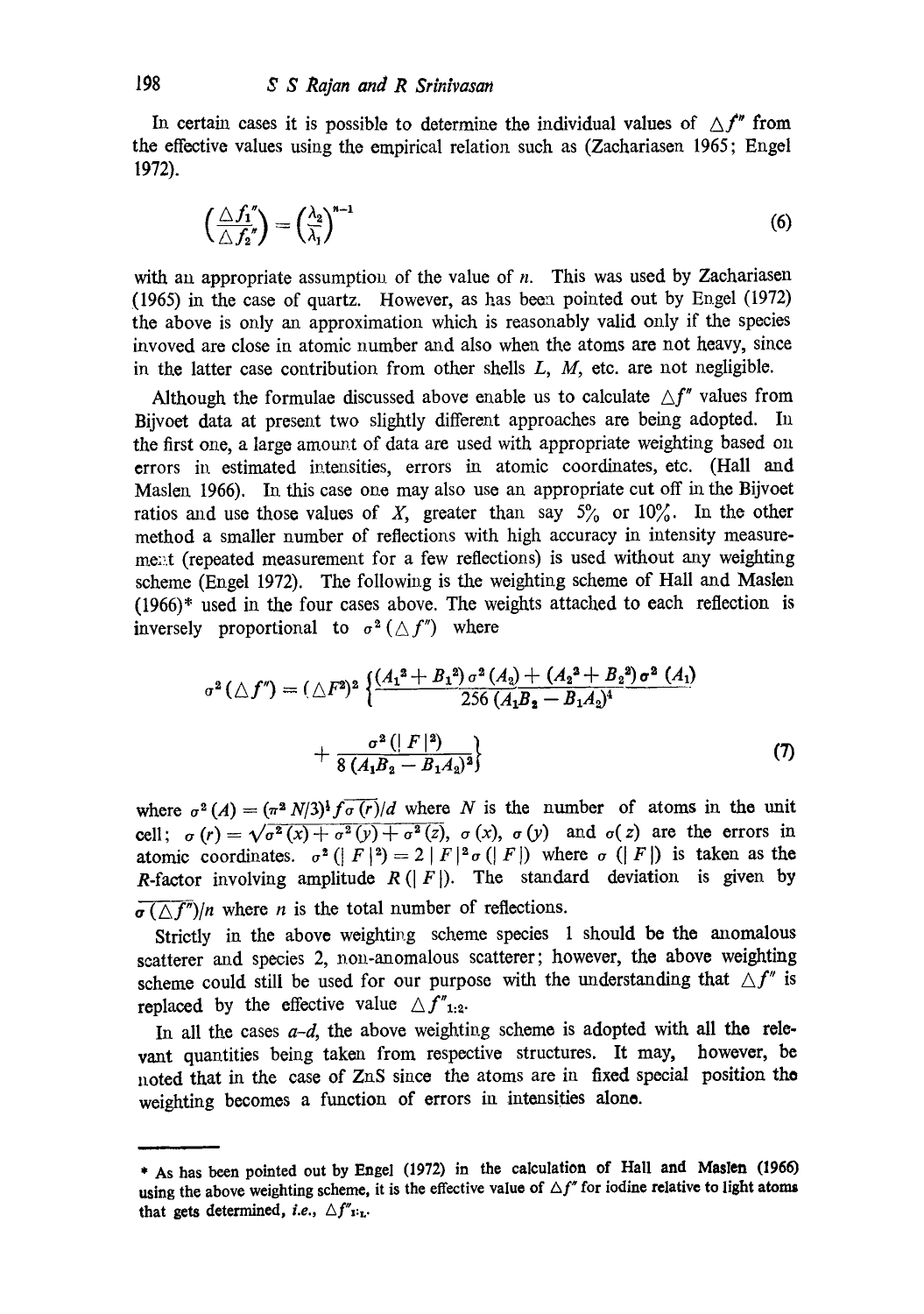## **3.** Calculations

ZnS.—The data of Mair *et al* (1971) on ZnS were used to calculate  $\Delta f_{\text{max}}$ . The Bijvoet ratios were calculated from integrated intensites from Friedel pairs. 10 out of 11 reflections for which an initial Bijvoet difference calculation showed good agreement with the observed ones were used. The weighting scheme of Hall and Maslen (1966) was used with  $\sigma(r)$  (in eq. (7)) being assumed to be zero. Two sets of calculations, one using reutral scattering factors for Zn and S and the other with the assumption of  $Z^{n++}S^{--}$  (international tables) were carried out. The details are given in table 1. As may be noticed, there is not much of a difference in the values for the ionic and neutral cases. It looks reasonable to assume that the average of all the four values which works out to be  $1.233 \pm 0.085$ could be accepted as the experimental value of  $\Delta f''_{\text{zns}}$ . Equation (6) does not seem to be applicable for the present case; however, if we assume the value of  $\Delta f''_s$  to be 0.124 (Cromer and Liberman 1970) and using eq. (4 a) and the mean values of column 1 of table 1,  $\Delta f''_{\text{an}}$  works out to be 1.470  $\pm$  0.085. This is in agreement with Cromer and Liberman's value (1970) for zinc for  $MoK_{\alpha}$ radiation.

L-a-glyceryl phosphoryl ethanolamine monohydrate  $(C_5H_{14}O_6NPH_2O)$ 

The data for this compound are from De Titta *et al* (1971). The R-factor at the final stage is reported to be  $2.9\%$ . Bijvoet ratios were calculated as usual, and Hall and Maslen weighting scheme (1966) was adopted. There were totally 710 Bijvoet pairs available. Two distribution functions were now drawn; firstly  $\Delta f''_{\text{P:L}}$  frequency distribution (figure 1 a) and secondly the weights calculated for various reflections were drawn against  $\Delta f''_{\text{P:L}}$  (figure 1 b). An arbitrary cut off  $\Delta f''_{\text{P:L}}$  between 0-0.7 was used and those reflections within this range (424, were analysed in regions of  $\sin \theta/\lambda$ . The effective values in individual ranges of  $\sin \theta/\lambda$  had considerable fluctuation and it showed that the attempt to get accurate value of  $\Delta f''_{\text{PIL}}$  as a function of sin  $\theta/\lambda$  will not be fruitful. In view of this only an overall mean value of  $\Delta f''_{\text{rel}}$  for the entire range was calculated. This turns out to be  $0.358 \pm 0.026$ . The weighted average using the same data is  $0.368 \pm 0.025$ . In view of the fact that these two agree closely, the average namely  $0.363 \pm 0.026$  may be accepted for  $\Delta f''_{\text{rel}}$ . The second term in eq. 4 b, *viz.,*  $(Af'_{\text{F:L}})$  was calculated using the formula  $\langle \Delta f''_{\text{L}} \rangle = \Sigma N_4 \Delta f''_{\text{A}} / \Sigma N_4$  where  $N_1$  and  $\Delta f''_2$  are the number of atoms and  $\Delta f''$  of the *i*-th species and it turned out to be 0.022. So also  $\langle f'_{r} | \bar{f}_{\nu} \rangle$  turns out to be 3.06. Using these  $\triangle f''_{r}$  works out to be  $0.430 \pm 0.026$  which is in good agreement with the theoretical value of  $\Delta f''(0.434)$  for CuKa (Cromer and Liberman 1970).

| Nature of the<br>scattering<br>factor | $\langle f_{\rm zn}/f_{\rm s}\rangle$ | Weighted<br>mean<br>$\langle \Delta f''_{\rm zn's} \rangle$ | Mean<br>$\langle \Delta f_{\text{on}:s} \rangle$ |
|---------------------------------------|---------------------------------------|-------------------------------------------------------------|--------------------------------------------------|
| Ionic                                 | 1.979                                 | 1.228(0.085)                                                | 1.234(0.082)                                     |
| Neutral                               | 2.011                                 | 1.225(0.085)                                                | 1.244(0.080)                                     |

**Table 1.** Effective values of  $\Delta f''$  for zinc in ZnS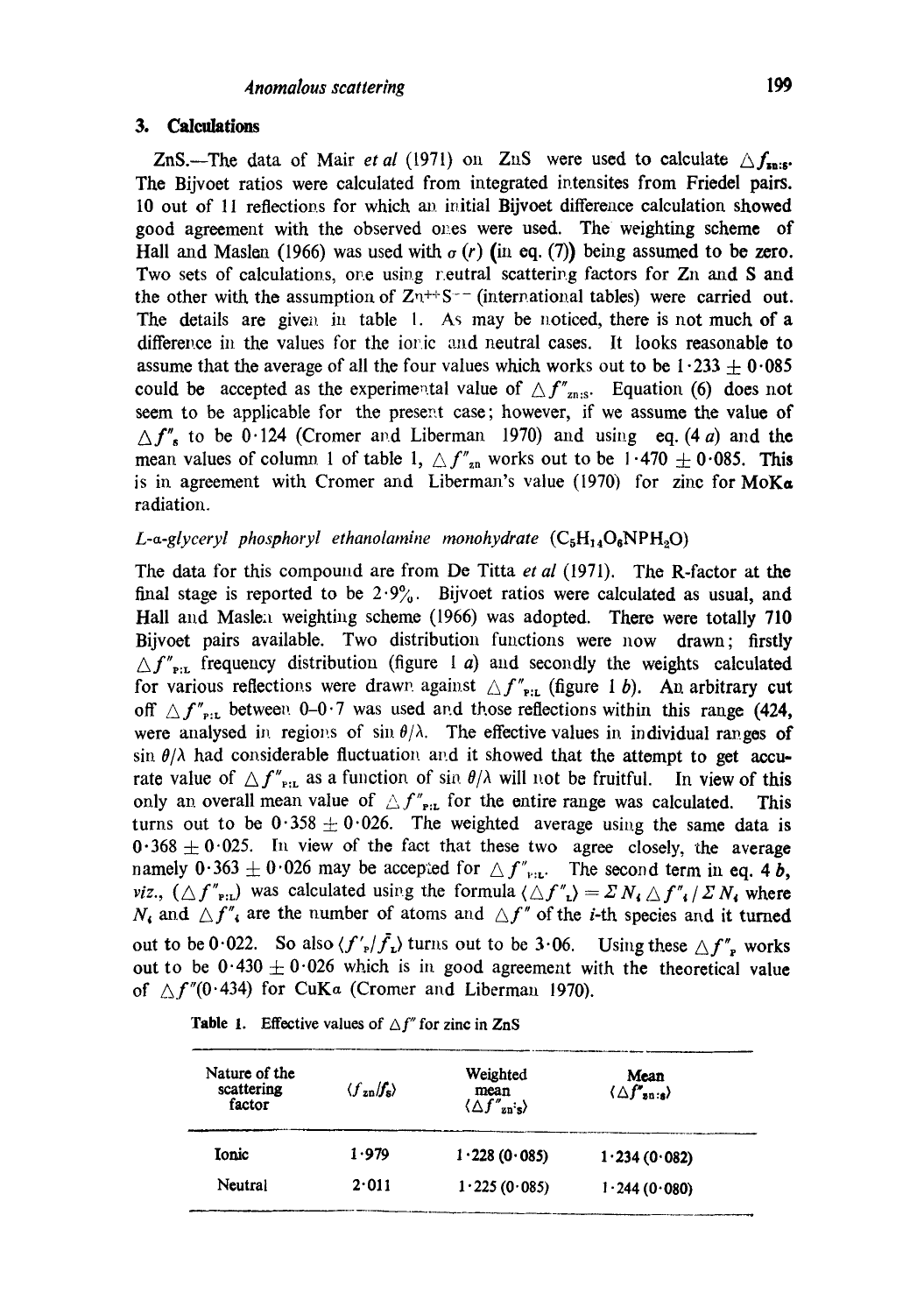

#### *1-[3-arabinofurinosyl cytosine hydrochloride*

A total number of 1210 Bijvoet pairs were available (Sherfinski *et al* 1973). The method followed was identical to the previous structure. The range of  $\Delta f''_{\text{cl.}r}$  is now taken to be 0.3-1.0 within which 682 Bijvoet pairs were available. Further, to increase the accuracy, Bijvoet ratios greater than  $10\%$  were only used. Number of reflections now reduced to 432. Even with this cut-off, analysis of  $\Delta f''_{\text{clu}}$  in ranges of sin  $\theta/\lambda$  was not meaningful; hence only an overall value for 432 reflections was attempted. The frequency distribution of  $\Delta f''_{\text{cl}:r}$  and weight distribution are given in figures 2 a and 2 b.  $\langle \Delta f''_n \rangle$  for this case turns out to be 0.017, and the mean value  $\langle f'_{cl}/f_{\nu} \rangle$  is 3.53. The number average of  $\Delta f''_{cl;\mathbf{L}}$  is  $0.667 \pm 0.020$  and the weight average is  $0.0643 \pm 0.016$ . Accepting the average of these two  ${\Delta f''}_{cl}$  calculates to be  $0.715 \pm 0.018$  which compares well with the theoretical value of Cromer and Liberman  $(1970)$ , *viz.*  $0.70$ .

*Lithium aluminium oxide.*—Equation  $(3)$  can be recast in the form

$$
X_i = P_i \bigtriangleup f_1'' + Q_i \bigtriangleup f_2'' \tag{8}
$$

where

$$
P_i = \frac{4 (B_2 A_1 - A_2 B_1)}{\{ |F'|_s|^2 + |F'|_s|^2 \}} \quad \text{and} \quad Q_i = -\frac{4 (B_2 A_1 - A_2 B_1)}{\{ |F'|_s|^2 + |F'|_s|^2 \}}_{i}
$$

Although it appears as a straightforward case of linear equations for applying the least squares technique to arrive at  $\Delta f_1''$  and  $\Delta f_2''$ , it may be readily shown that the method fails. This may be seen as follows:  $\Delta f_1''$  and  $\Delta f_2''$  are given by the following least squares solution.

$$
\begin{bmatrix}\n\triangle f_1'' \\
\triangle f_2''\n\end{bmatrix} = \frac{1}{\triangle} \begin{bmatrix}\n\angle Q_1^2 & -\angle P_1 Q_1 \\
-\angle P_1 Q_1 & \angle P_2^2\n\end{bmatrix} \begin{bmatrix}\n\angle P_1 X_1 \\
\angle Q_2 X_1\n\end{bmatrix}
$$
\n(9)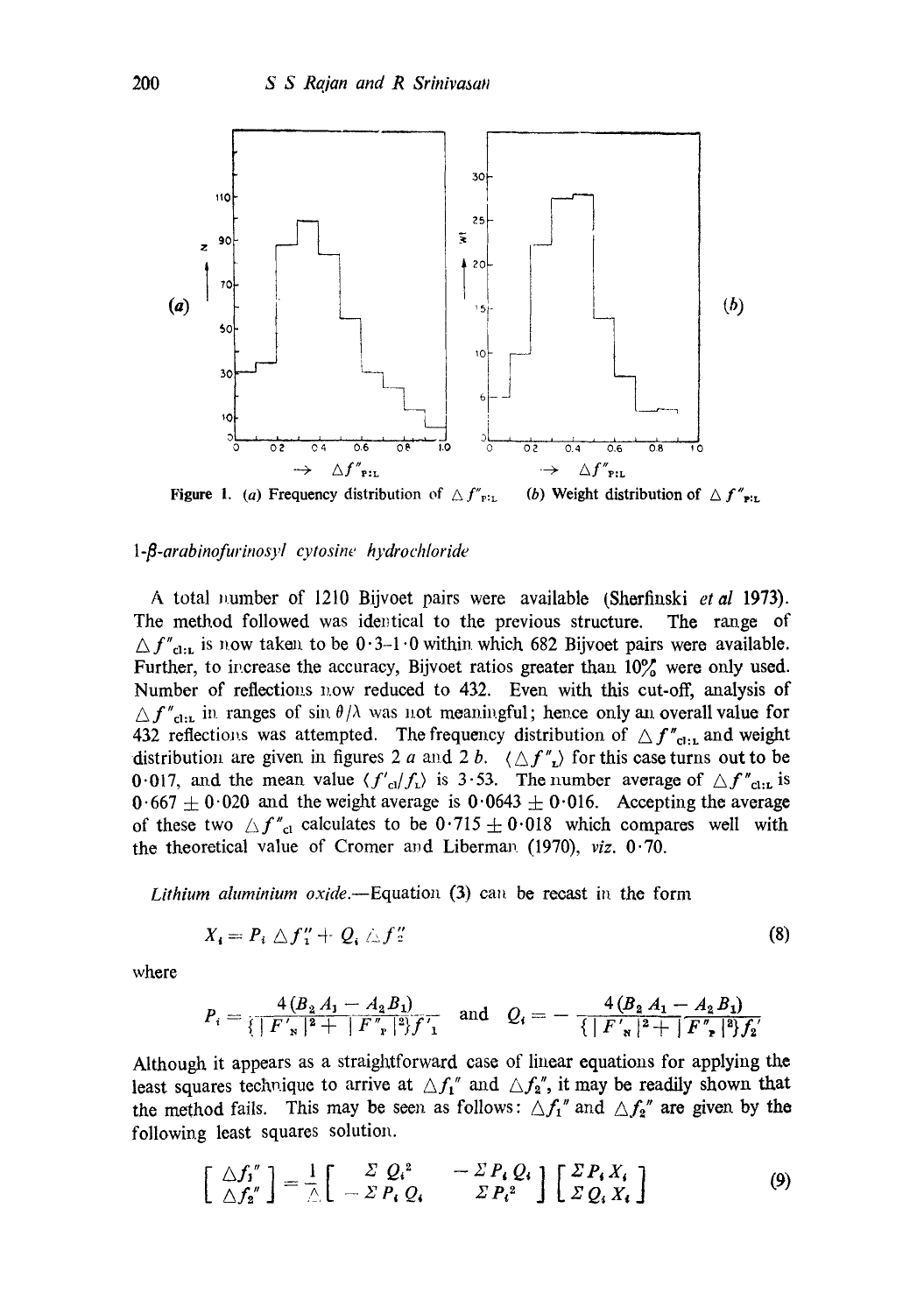

**Figure 2.** (a) Frequency distribution of  $\Delta f''_{\text{clip}}$ (b) Weight distribution of  $\Delta f''_{\text{clit}}$ 

where

$$
\triangle = \frac{1}{\{\Sigma P_i^2 \Sigma Q_i^2 - (\Sigma P_i Q_i)^2\}}
$$

The value of the determinant involves a term.  $(f_2^i/f_2^j - f_1^i/f_1^j)$  where  $f_1^i$  and  $f_2^i$ are the atomic scattering factors for the first and second species and  $i$  and  $j$  refer to different values of sin  $\theta/\lambda$ .

Thus, to the extent that the species 1 and 2 have the same shape of scattering factors and identical temperature factors, this term vanishes exactly making the right hand side of eq. (9) tend to  $\infty$ . In actual practice to the extent that these scattering factors have similar shape the term mentioned earlier tends to take very small value and consequently the right hand side of eq.  $(9)$  becomes extremely sensitive and yields highly inaccurate values. This was in fact verified with the data of LiAlO<sub>2</sub>. For example with a change of  $\Delta f'$  of Al from  $-0.1$  to  $0.1$ changed the  $\triangle f''_{\text{Al}}$  from 0.256 to 0.360.<sup>†</sup>

In view of these considerations we have recalculated essentially  $\Delta f''_{\text{alto}}$ . The total number of reflections was 54. We used reflections for which Bijvoet ratios were greater than  $5\%$ , which turns out to be 14. Weights were calculated as usual. In view of the small number of reflections available, no distribution could be attempted. The weighted mean value of  $\Delta f_{\text{Al:o}}$ " is 0.188  $\pm$  0.021. If the theoretical value of  $\Delta f_o$ " is assumed to be 0.032 (Cromer and Liberman 1971)  $\Delta f_{\rm al}$ " works out to be  $0.264 \pm 0.021$  where the mean value of  $\langle f_{\rm Al} f_{\rm O} \rangle$  used was 3.294. The theoretical value of  $\Delta f_{\text{Al}}$ " for CuKa is 0.246. (Cromer and Liberman 1970).

#### **Admowledgement**

One of us (S.S.R.) thanks the University Grants Commission, India, for financial support.

<sup>†</sup> Incidentally it may be remarked that the earlier value of  $\Delta f_{A1}$ " and  $\Delta f_0$ " could be reproduced by us only if we use  $\Delta f_{\text{Al}}' = 0.1$ . However if we accept the theoretical value to be correct *viz.*,  $\Delta f'_{\text{Al}} = 0.204$ ,  $\Delta f''_{\text{Al}}$  turns out to be 0.426.